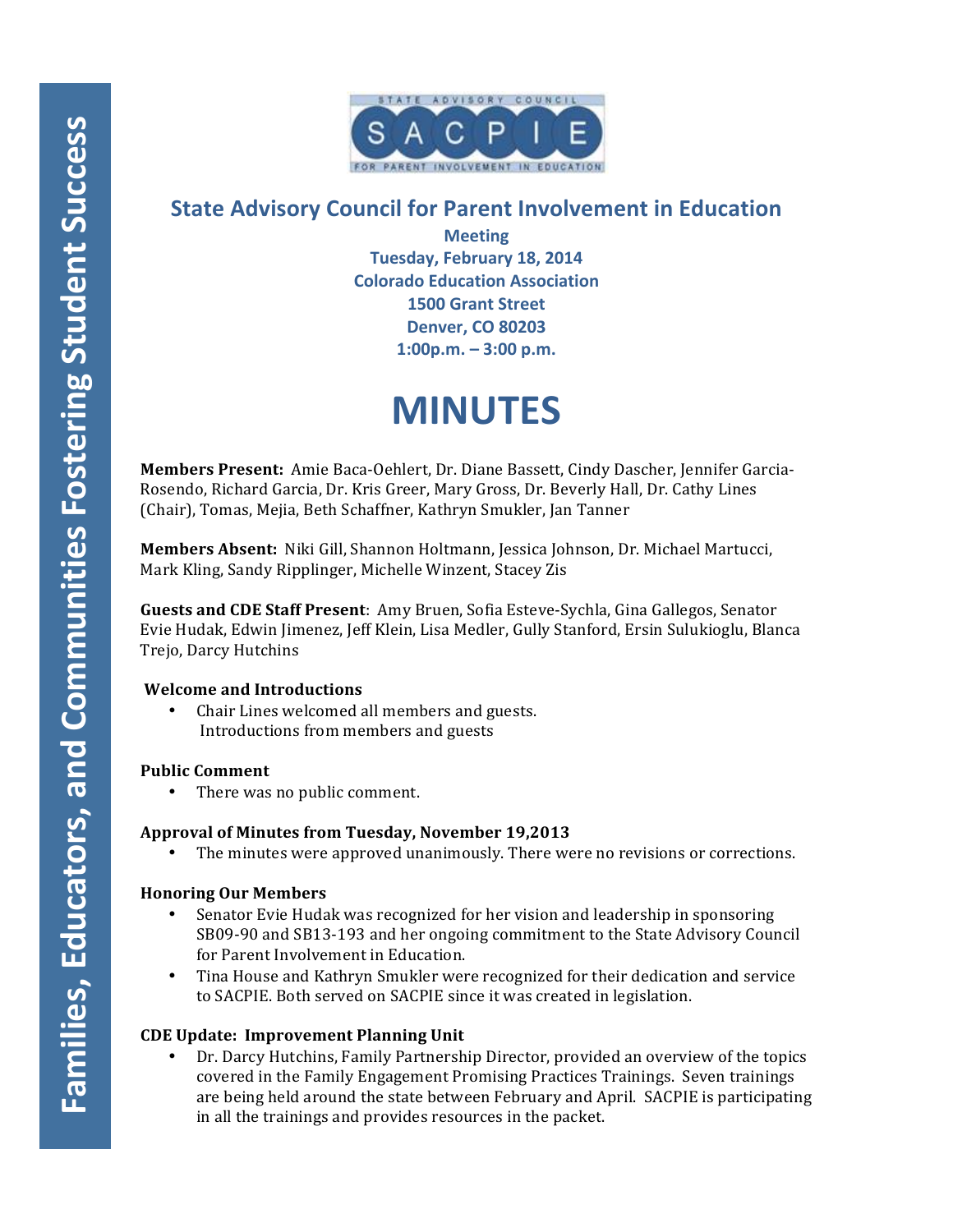- Dr. Hutchins updated SACPIE on the Colorado Department of Education's efforts to create a family-friendly website and resources and an upcoming road map planning session.
- Lisa Medler, Executive Director of Improvement Planning, provided information about the Unified Improvement Planning (UIP) process.

Discussion ensued.

#### **Committee Reports**

• **Executive Committee** 

Cathy Lines, Chair Stacey Zis, Vice Chair

Chair Lines reported on the Executive Committee and a written report was provided. SACPIE is continuing to present at conferences, update its website regularly, provide representation of family-school partnership best practices on task forces and committees, and have speakers present on related topics at its meetings. SACPIE submitted its first Annual Report to the Colorado Board of Education, Commission on Higher Education, and Colorado House and Education Committees in December 2013.

• **Early Childhood**

Jenn Garcia-Rosendo/Co-Chair Tomas Mejia/Co-Chair

Jenn and Tomas reported out on the Early Childhood Committee. The committee is finalizing the needs assessment and close to disseminating to providers. The committee is refining how they meet and will send that information to the interested parties.

• **K-12** Jessica Johnson/Co-Chair

> Several committee members reported out on the K-12 Committee's work. The committee has discussed the list of district liaisons and what supports the committee might help provide. The committee is continuing to identify interested parties and action plan specific goals around school and district accountability committees.

# • **Higher Education**

Kris Greer/Chair

Kris shared a written report from the Higher Education Committee. The committee is continuing to meet monthly by phone, identify contacts for every Institution of Higher Education, and develop survey questions to be sent out to contacts. The goal is to distribute the survey during the spring of 2014.

• **Partnerships**

Amie Baca-Oehlert/Co-Chair Michelle Winzent/Co-Chair